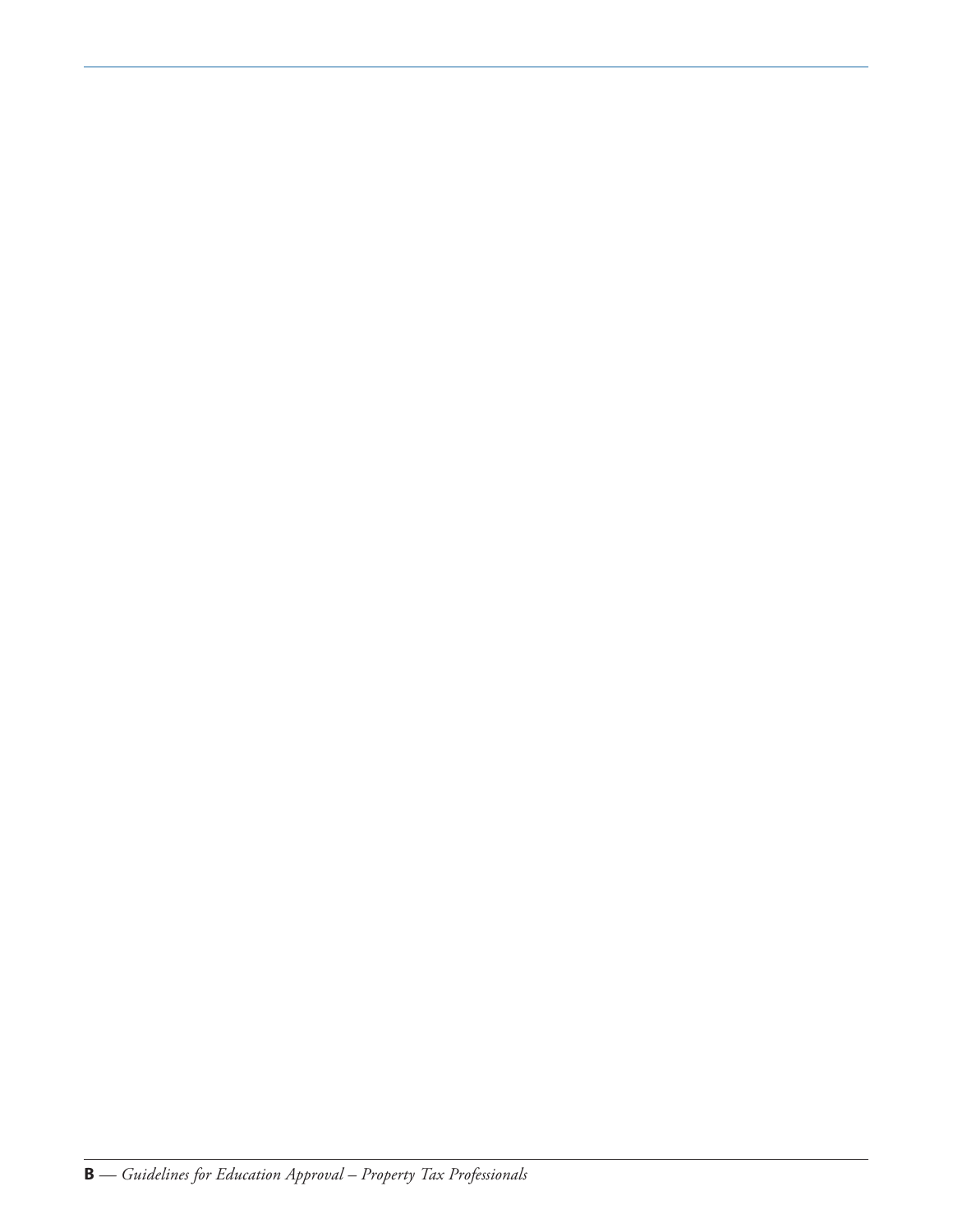# Table of Contents

|                                                                       | 1  |
|-----------------------------------------------------------------------|----|
|                                                                       | 1  |
|                                                                       |    |
|                                                                       | 1  |
|                                                                       | 3  |
|                                                                       | 3  |
|                                                                       | 3  |
|                                                                       | 3  |
|                                                                       | 3  |
|                                                                       | 4  |
|                                                                       | 4  |
|                                                                       | 5  |
|                                                                       | 5  |
|                                                                       | 5  |
|                                                                       | 5  |
|                                                                       | 6  |
|                                                                       | 6  |
|                                                                       |    |
|                                                                       |    |
|                                                                       |    |
|                                                                       | 8  |
|                                                                       | 9  |
|                                                                       | 9  |
|                                                                       | 10 |
|                                                                       | 10 |
|                                                                       | 10 |
|                                                                       | 10 |
|                                                                       | 11 |
|                                                                       | 11 |
|                                                                       | 12 |
|                                                                       | 13 |
|                                                                       | 15 |
| Appendix A – Checklist for Submission of Educational Course Materials | 17 |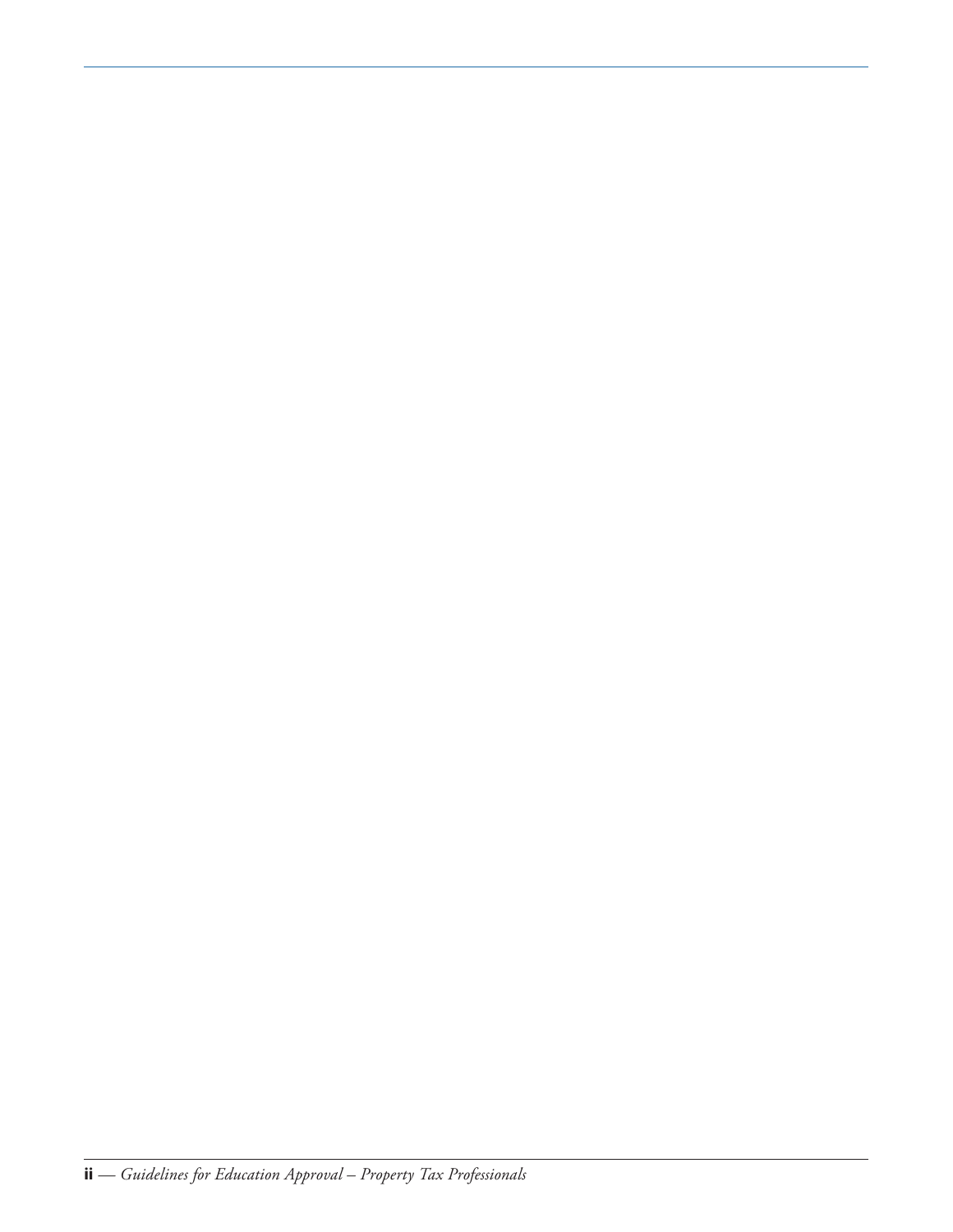## <span id="page-4-0"></span>Introduction

The Texas Comptroller of Public Accounts is required to approve continuing education programs and educational courses for property tax appraisers and tax assessor-collectors (Occupations Code Section 1151.1015).

By memorandum of understanding, the Comptroller's office Property Tax Assistance Division (PTAD) approves education curricula and materials for appraisers, assessors and collectors for the Texas Department of Licensing and Regulation (TDLR) (Tax Code Section 5.04(a)). Contact TDLR for information regarding property tax professional registrant requirements at [ce@tdlr.texas.gov.](mailto:ce%40tdlr.texas.gov?subject=)

Continuing education programs and educational courses that have not been approved by the Comptroller's office must be submitted for approval as outlined in these guidelines.

### **Pre-Approved Courses and Programs**

The Comptroller's office may approve publications relating to the appraisal of property and the administration of taxes, including materials published by The Appraisal Foundation (TAF), the International Association of Assessing Officers (IAAO), or other professionally recognized organizations, for use in the administration of property taxes (Tax Code Section 5.05).

Accordingly, programs and courses offered by or through TAF, IAAO and the Appraisal Institute (AI) are approved by the Comptroller's office for the amount of continuing education credit allowed by the respective organization. Income Approach to Valuation, Fundamentals of Real Property Appraisal and Fundamentals of Mass Appraisals are IAAO courses that meet certification requirements for the Registered Professional Appraiser (RPA) designation.

Additionally, the following chart indicates IAAO courses that meet certification requirements for the RPA designation.

| <b>RPA License Requirement</b>                                                                                  | <b>IAAO Course Allowance</b>                                           |
|-----------------------------------------------------------------------------------------------------------------|------------------------------------------------------------------------|
| 94.21(8)(A)(iii)(II)(a)                                                                                         | Course 102                                                             |
| no less than 18 hours in the                                                                                    | Income approach to                                                     |
| income approach to value                                                                                        | Valuation                                                              |
| 94.21(8)(A)(iii)(II)(d)<br>no less than 24 hours in<br>the theory and practice of<br>appraisal of real property | Course 101<br><b>Fundamentals of Real</b><br><b>Property Appraisal</b> |
| 94.21(8)(A)(iv)(II)(c)                                                                                          | Course 300                                                             |
| no less than 18 hours in mass                                                                                   | <b>Fundamentals of Mass</b>                                            |
| appraisal                                                                                                       | Appraisal                                                              |

These programs and courses are not subject to submission for approval until further notice.

## **Non-Qualifying Courses and Programs**

The following types of programs or courses are generally not allowed for core education or continuing education credit purposes:

- programs that do not fall within one of the allowed program topic categories;
- programs designed or intended to market a product or service;
- programs intended to solely teach non-property tax skills such as training in the use of hardware, office equipment, non-appraisal, non-assessment or non-collection software, professional development or general communication skills such as public speaking, individual money management or investing, career building, rainmaking and marketing skills or supervisory or general office management skills;
- programs directed to the general public and not targeted to property tax professionals; or
- certain program sessions such as opening or closing remarks and question and answer sessions.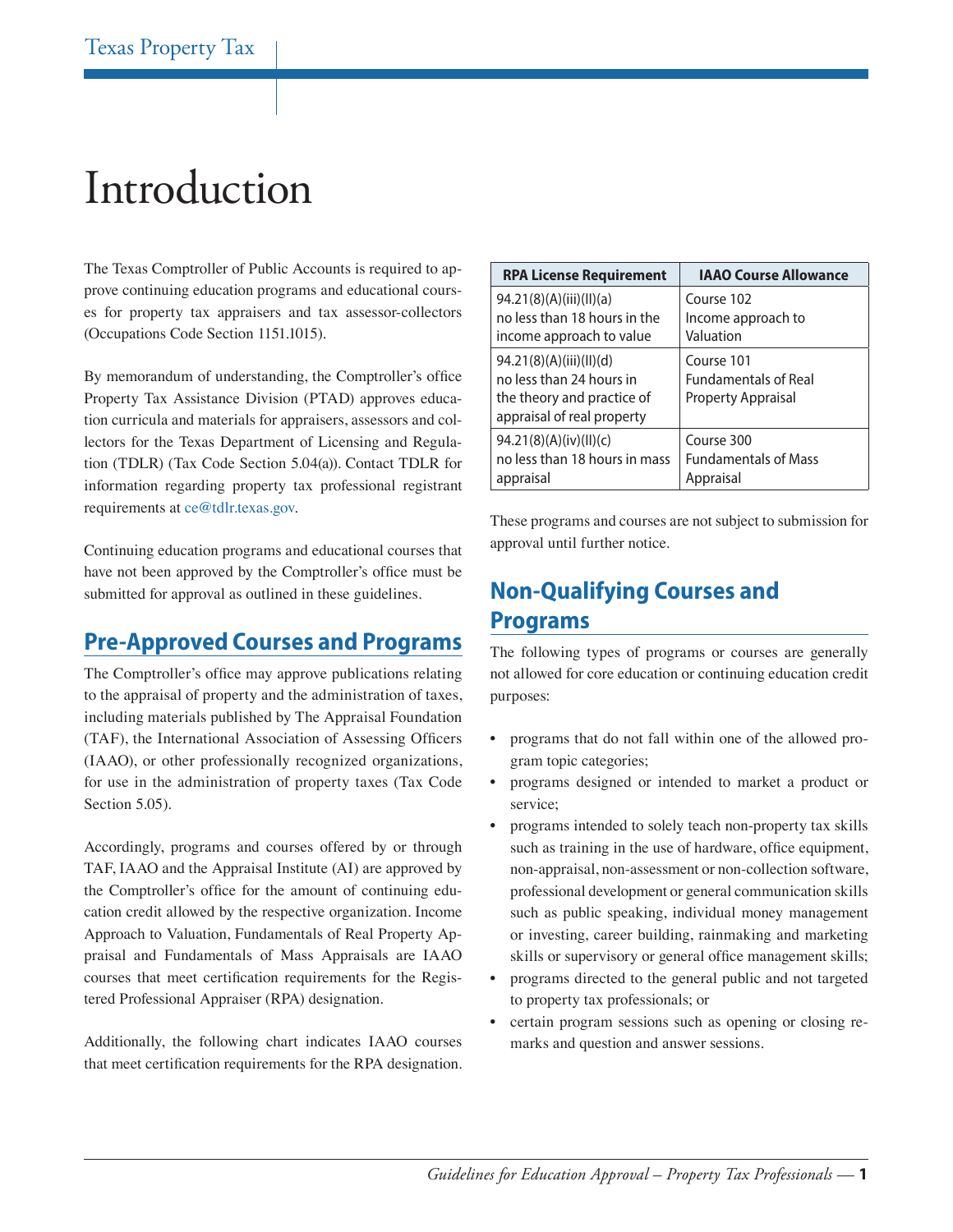## **Instructors**

Core educational courses taken for TDLR credit can only be taught by approved instructors. Continuing education programs (including the required Uniform Standards of Professional Appraisal Practice (USPAP) and state-required laws and rules update) do not require approved instructors.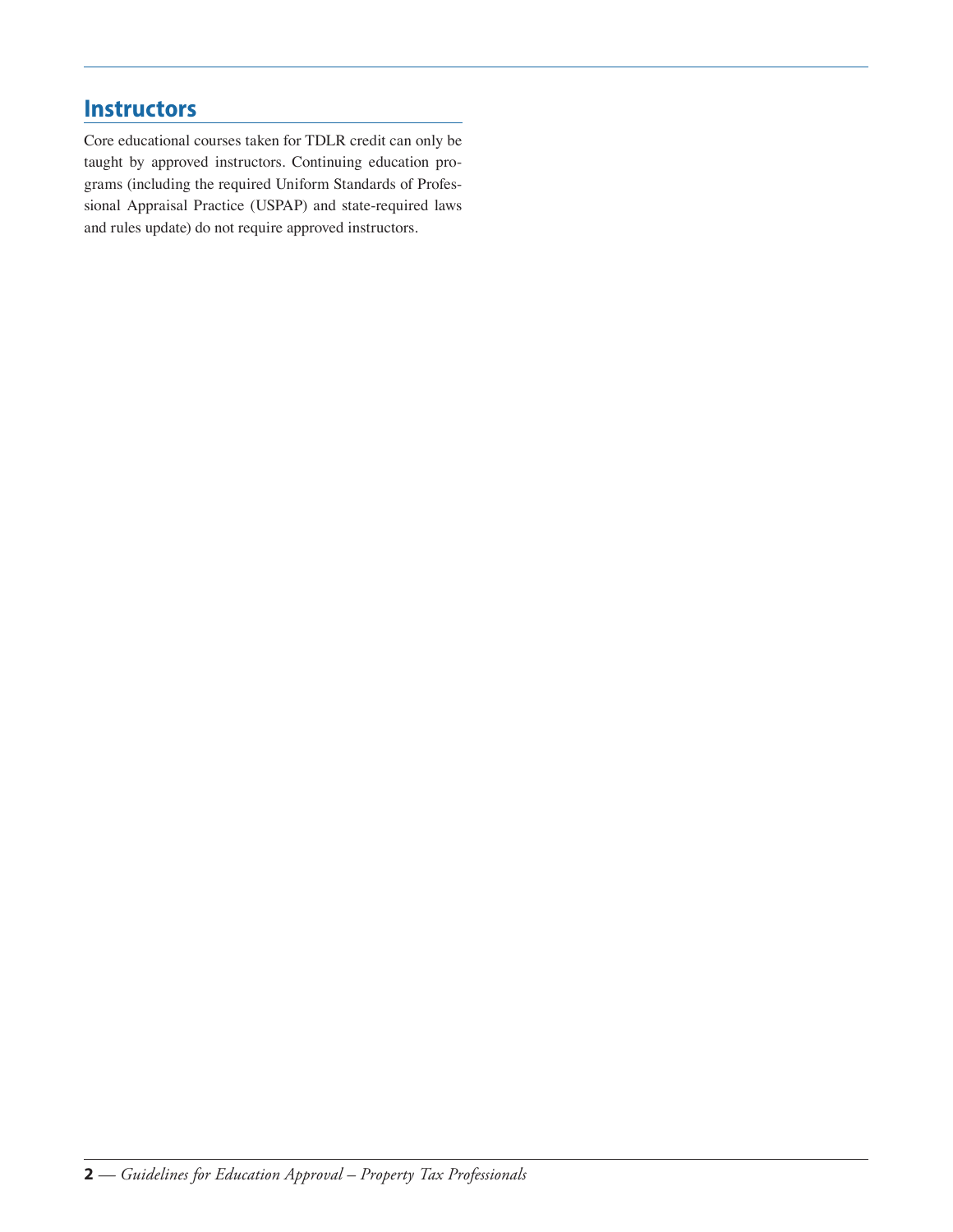# <span id="page-6-0"></span>Continuing Education Program Approval

A continuing education program is a workshop, forum, seminar or other presentation that lasts no more than two days. Conference programs must also follow this procedure.

PTAD will review requests and will approve, deny or ask for more information to make a determination concerning the number of hours for which credit will be given by TDLR.

## **Qualifying Topics**

Programs must fall within one of the following eight topics to qualify for continuing education credit. Additional information regarding each of the topics below can be found in the definitions section at the end of this publication.

- 1. appraisal standards and methodology
- 2. customer service
- 3. ethics-general
- 4. ethics-chief appraiser
- 5. laws and rules, including implementation of new legislation
- 6. state-required laws and rules update
- 7. tax assessment and collection
- 8. Uniform Standards of Professional Appraisal Practices

The Comptroller's office may ask for additional information to help categorize programs for approval.

## **Non-Qualifying Topics**

The following types of programs are generally not allowed for continuing education credit:

- programs that do not fall within one of the allowed continuing education program topics;
- programs designed or intended to market a product or service;
- programs intended to solely teach non-property tax skills such as training in the use of hardware, office equipment, non-appraisal, non-assessment or non-collection software,

professional development or general communication skills such as public speaking, individual money management or investing, career building, rainmaking and marketing skills or supervisory or general office management skills;

- programs directed to the general public and not targeted to property tax professionals; or
- certain program sessions such as opening or closing remarks and question and answer sessions.

## **Approval Request Submission**

TDLR continuing education program providers may submit a request for approval of a program by submitting Comptroller Form 50-769, *[Continuing Education Program–](http://comptroller.texas.gov/forms/50-769.pdf) [Approval Request](http://comptroller.texas.gov/forms/50-769.pdf)*, and supporting materials to PTAD a minimum of 30 calendar days prior to the date of the program.

Supporting materials include a timed agenda and a description of each topic for which continuing education credit is requested. Conferences or other programs with concurrent sessions scheduled throughout may submit one approval request form for the event, but each session will be awarded continuing education credit as a separate program. Programs should be submitted in quarter hour increments.

The same process is followed for continuing education program renewals as for first-time continuing education program approval submissions. Submit Comptroller [Form 50-769,](http://comptroller.texas.gov/forms/50-769.pdf) *[Continuing Education Program–Approval Request](http://comptroller.texas.gov/forms/50-769.pdf)*, with supporting documentation a minimum of 30 days prior to the expiration of the continuing education program.

### **Credit Awarded**

The Comptroller's office approves continuing education credit on an hour-for-hour basis for programs that submit timed agendas including breaks and lunches and rounds down to the closest quarter hour for continuing education credit. Programs with timed agendas that do not include breaks and/or lunches will be approved as 50 minutes of continuing education credit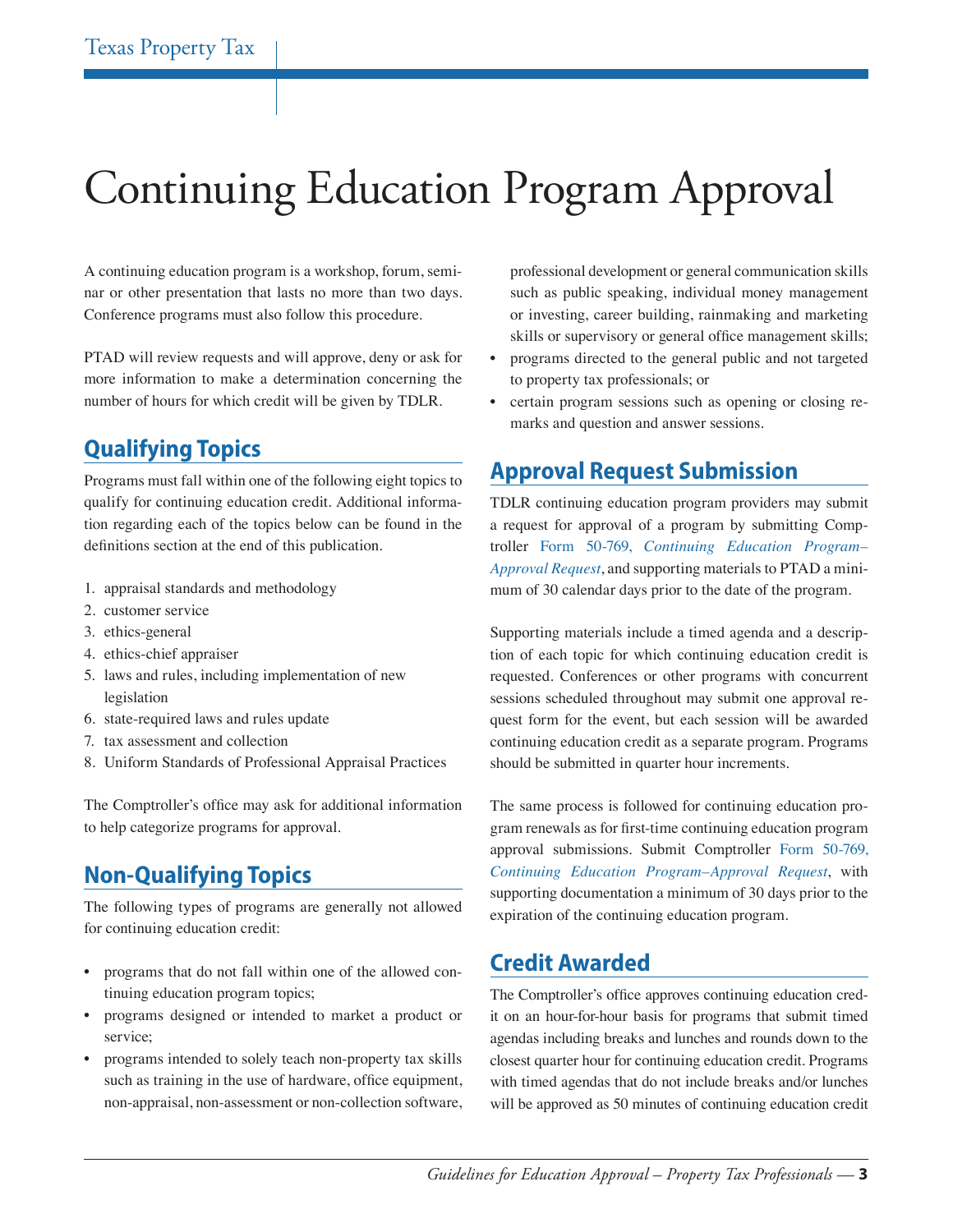<span id="page-7-0"></span>for every 60 minutes of actual class time and rounded up to the closest quarter hour for continuing education credit.

The Comptroller's office will approve, deny or ask for more information to make a determination concerning the number of continuing education credit hours which will be given to TDLR.

## **Provider and TDLR Notification**

The Comptroller's office will notify the provider of an approved program by returning the executed approval form indicating the number of allowed continuing education credit hours. This notification is copied to TDLR for awarding of continuing education credit hours in TDLR's system.

Continuing education program approval is good for one year from the approval date. Programs are not automatically renewed and the Comptroller's office is not responsible for notifying providers of program expirations.

For information regarding the final disposition of requests for awarding continuing education credit for programs or courses, please contact TDLR at [ce@tdlr.texas.gov.](mailto:ce%40tdlr.texas.gov?subject=)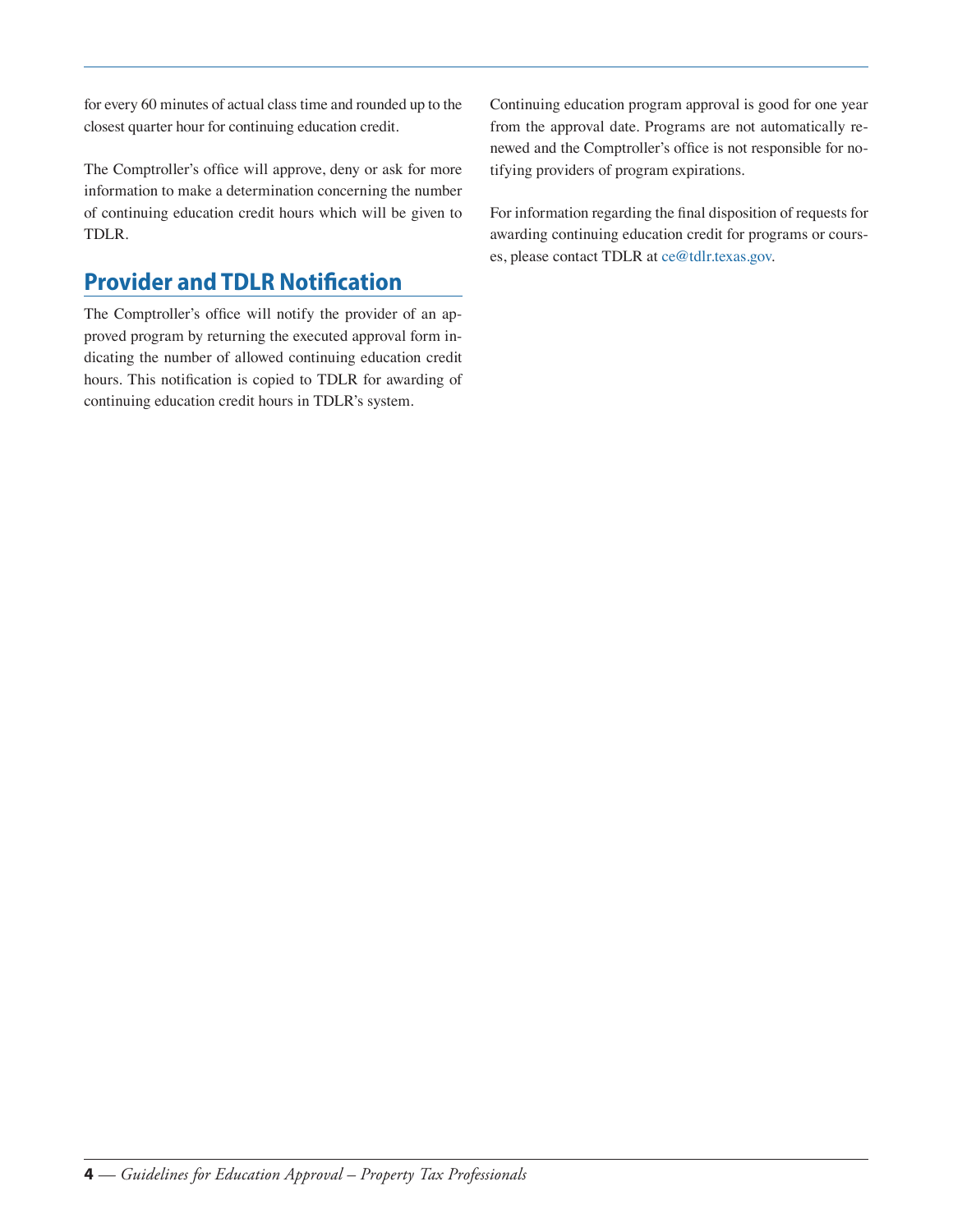# <span id="page-8-0"></span>Educational Course Approval

Any school or organization, person or other entity that owns the proprietary rights to an educational course is eligible to apply for course approval.

TDLR core education providers may submit a request for approval of educational course materials by submitting Comptroller Form 50-783, *[Educational Course Submission](http://comptroller.texas.gov/forms/50-783.pdf)*, and supporting materials to PTAD a minimum of 90 calendar days prior to the date of the course.

Educational courses include courses required for initial classification and/or certification in accordance with TDLR's classification system for property tax professional registrants and courses greater than two days in duration. Continuing education credit may be allowed for educational courses.

Applicants may not state in any advertising or other materials that a course is being or has been submitted to PTAD for review. If an applicant violates this provision, PTAD may suspend the review of the educational course in question until the violation is corrected. If the violation is not corrected within thirty (30) days of notice, then the application may be declined.

## **Qualifying Topics**

Educational courses must fall within one of the following five topics to qualify for approval as property tax professional core education material. Educational course titles are not required to mirror major topics. Additional information regarding each of the topics below can be found in the definitions section at the end of this publication.

- 1. appraisal standards and methodology
- 2. ethics
- 3. laws and rules
- 4. tax assessment and collection
- 5. Uniform Standards of Professional Appraisal Practices

The material may include coverage of technical, scientific or other bodies of knowledge that are directly related to any of these subjects.

### **Non-Qualifying Topics**

An educational course shall NOT be approved if it:

- does not fall within one of the allowed educational course topics;
- does not meet the definition of a core education course as required for certification by property tax professionals with TDLR;
- is designed or intended to market a product or service to property tax professionals;
- is intended to solely teach non-property tax skills such as training in the use of hardware, office equipment, non-appraisal, non-assessment or non-collection software, professional development or general communication skills such as public speaking, individual money management or investing, career building, rainmaking and marketing skills or supervisory or general office management skills; or
- is directed to the general public and not targeted to property tax professionals.

### **Approval Request Submission**

TDLR core education providers may submit a request for approval of educational course materials by submitting Comptroller Form 50-783, *Educational Course Submission*, and supporting materials to PTAD a minimum of 90 calendar days prior to the date of the course. The Comptroller's office, at its sole discretion, may grant approval on late-submitted and retroactive requests. Separate application and approval is required for each delivery method of an educational course. Delivery methods may include classroom, online or self study.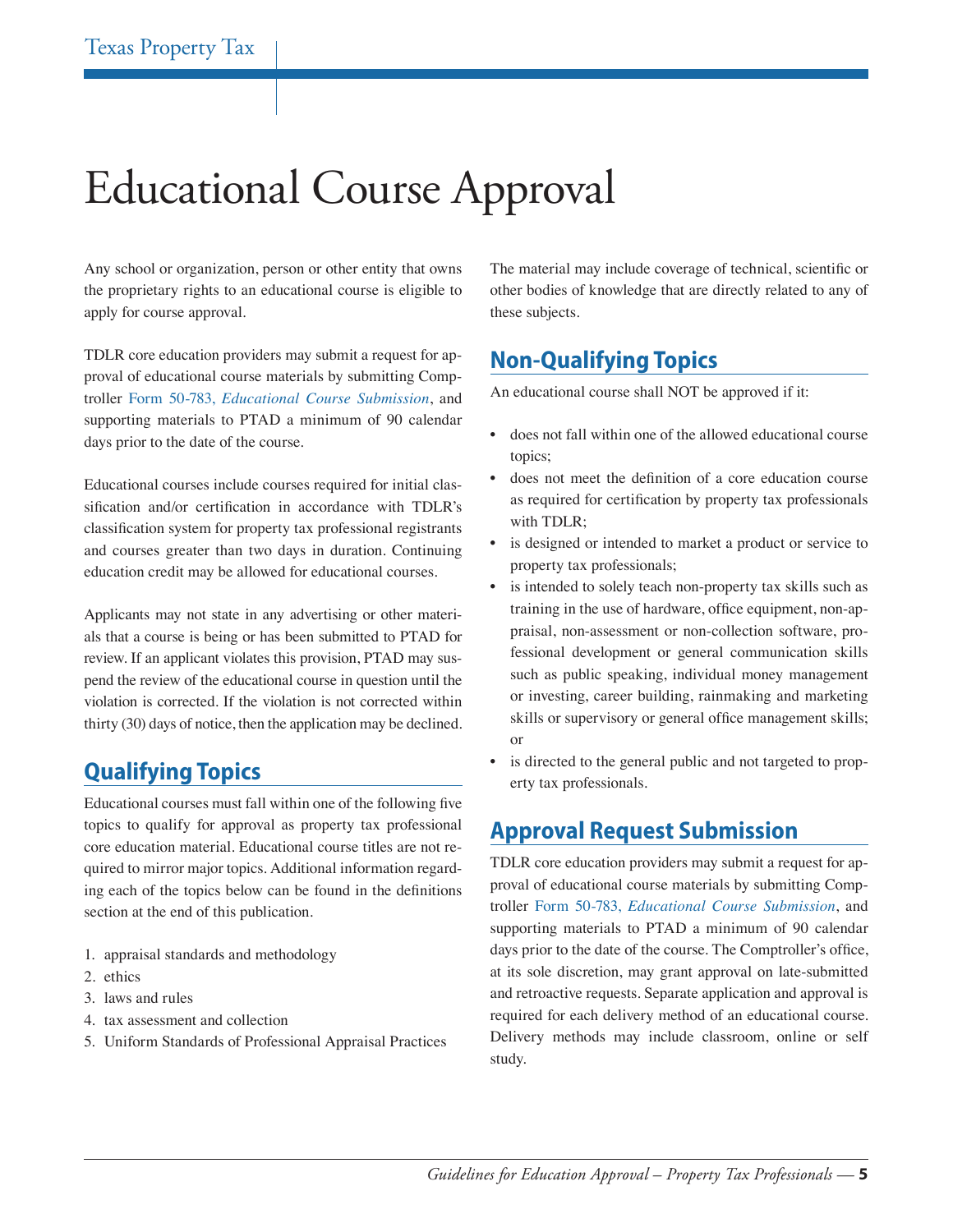<span id="page-9-0"></span>Applications not received at least ninety (90) calendar days prior to the start of the educational course for which approval is sought may not be approved and timely submitted to TDLR.

Course materials must be submitted electronically, preferably in Microsoft Word to allow for tracking revisions. The course material submission should include:

- **Application**
- Instructor materials
- Course overview or description
- Timed agenda
- Learning objectives
- Course outline
- Instructor qualifications
- Course activities, examples or case studies (at least one per section or chapter)
- Student materials (if not duplicative of instructor materials)
- Course quizzes or examinations
- Reference materials
- Course ownership policies

Certain submission items may be included within other submission items. More information regarding submission items can be found in the definitions at the end of this publication.

**Appendix A** is a checklist for course material submission. It is not required to be included with the submission, but is a useful tool to verify submission of all materials required to obtain approval. Incomplete application submissions may be returned for further information. Course materials will not be considered submitted until all required course materials are received.

To renew an educational course, owners must submit a completed Form 50-783, *[Educational Course Approval Request](http://comptroller.texas.gov/forms/50-783.pdf)*, indicating the course is a renewal, together with any course material changes. Educational course owners are required to identify and explain any revisions to educational course materials.

Educational course renewals must be submitted to PTAD at least ninety (90) days prior to the course expiration date. Failure to submit all required materials could result in a request for further information and a delay in the approval process. Renewal course materials are not considered received until the complete renewal application and all required information is received.

Educational course owners are not required to submit previously-approved course materials unless substantive changes have been made and material is required to be updated or rewritten as previously defined in this policy.

## **Continuing Education Credit**

Continuing education units are approved for educational course work only and not for examinations.

The Comptroller's office calculates continuing education units for educational courses in the same manner as continuing education programs.

## **Confidential Information**

Educational courses submitted to PTAD for review are subject to release as public information unless the course and associated materials or specific parts of them can be shown to be exempt from the Texas Public Information Act.

All applicants are advised to consult with legal counsel regarding disclosure issues and take the appropriate precautions to safeguard trade secrets or any other proprietary information. The Comptroller's office assumes no obligation or responsibility relating to the disclosure or nondisclosure of information submitted by applicants.

If an applicant believes that any portion of a course or associated materials is confidential, then the applicant must so specify.

- The applicant must stamp in bold red letters the term **CONFIDENTIAL** on that specific part or page of the submitted materials which the applicant believes to be confidential.
- The applicant must submit in writing specific detailed reasons, including any relevant legal authority, stating why the respondent believes the material to be confidential.
- Vague and general claims as to confidentiality will not be accepted. The Comptroller's office will be the sole judge as to whether a claim is general and/or vague in nature.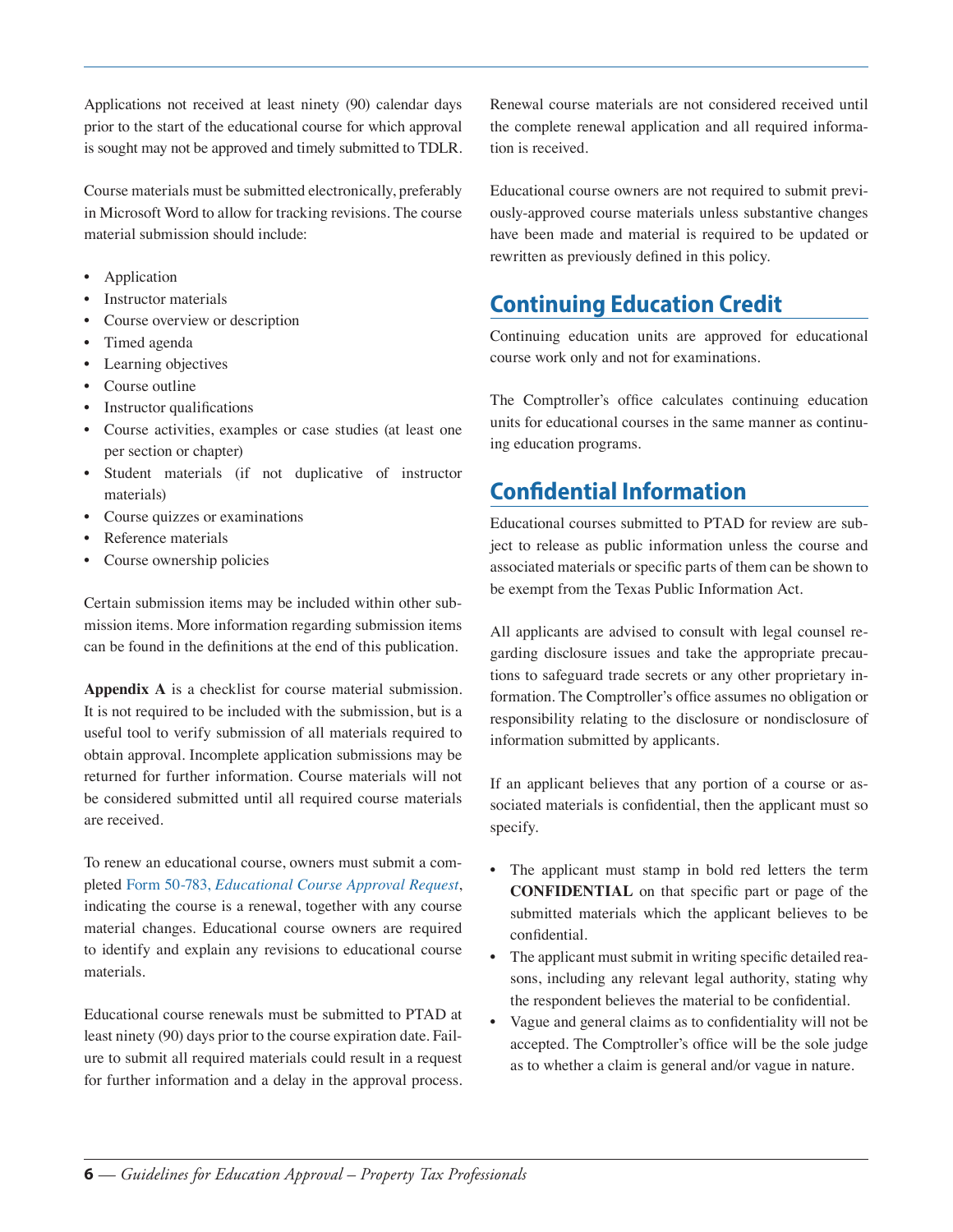<span id="page-10-0"></span>All courses and associated materials and/or parts of them which are not marked as confidential will be automatically considered public information after the approval is determined. Successful applications may be considered public information even though parts are marked confidential.

In the event the Comptroller's office receives a request for portions of a course or associated materials marked confidential as specified above, the Comptroller's office:

- may forward such request to the Texas Attorney General's office for an opinion on whether such information may be withheld from disclosure under the Texas Public Information Act.
- will notify the applicant whose course and/or associated materials are the subject of the request if the information is forwarded to the Attorney General's office.
- is obligated to comply with the decision of the Attorney General, including any such decision calling for the release of information marked **confidential** by a respondent.

Copyrighted materials are not released, but are made accessible for viewing pursuant to the Public Information Act.

## **Approval Notification**

PTAD will review requests and approve, deny or ask for more information as necessary to make a determination concerning whether the course meets the TDLR core education requirement for property tax professionals and the number of continuing education hours allowed. PTAD will send written notification of approval to the course provider and TDLR.

The educational courses listed below are required to fulfill TDLR certification requirements for property tax professional designations. Educational courses are approved in evennumbered years based on two-year or six-year cycles depending upon subject matter. **Exhibit 1** indicates the approval period for course topics. PTAD is not responsible for notifying educational course owners of course expiration dates.

#### EXHIBIT 1 **Course Topic Approval Periods**

| <b>Two-Year Approval Course Topics</b>                       |
|--------------------------------------------------------------|
| <b>Fthics</b>                                                |
| Introduction to Property Tax Administration                  |
| Introduction to Property Tax Appraisal                       |
| Property Tax Law                                             |
| Uniform Standards of Professional Appraisal Practice (USPAP) |
|                                                              |

| <b>Six-Year Approval Course Topics</b>                    |
|-----------------------------------------------------------|
| <b>Appraisal Analysis</b>                                 |
| Assessment and Collection                                 |
| <b>Advanced Assessment and Collection</b>                 |
| <b>Business Personal Property</b>                         |
| Income Approach                                           |
| <b>Mass Appraisal</b>                                     |
| Real Property (Cost Approach and Sales Approach, combined |
| or as separate courses)                                   |
| Truth-in-Taxation                                         |

A list of approved educational courses can be found on PTAD's website. Any educational courses not already approved by PTAD or offered by or through TAF, IAAO and AI are subject to the 90-day submission and educational course approval process. If you have questions regarding approval of TAF, IAAO or AI courses as they relate to TDLR classification, please contact PTAD at [PTPEdu@cpa.texas.gov](mailto:PTPEdu%40cpa.texas.gov?subject=).

## **Material Updates and Rewrites**

Educational course owners are required to maintain and regularly update course content to reflect changes in law, theory and methodology and to make corrections to account for errors, such as mathematical errors, grammar or formatting.

#### *Material Update*

Material updates include nonsubstantive changes to account for errors, such as mathematical errors, grammar or minor formatting. Such nonsubstantive changes must be made to course materials, but need not be submitted to PTAD for approval.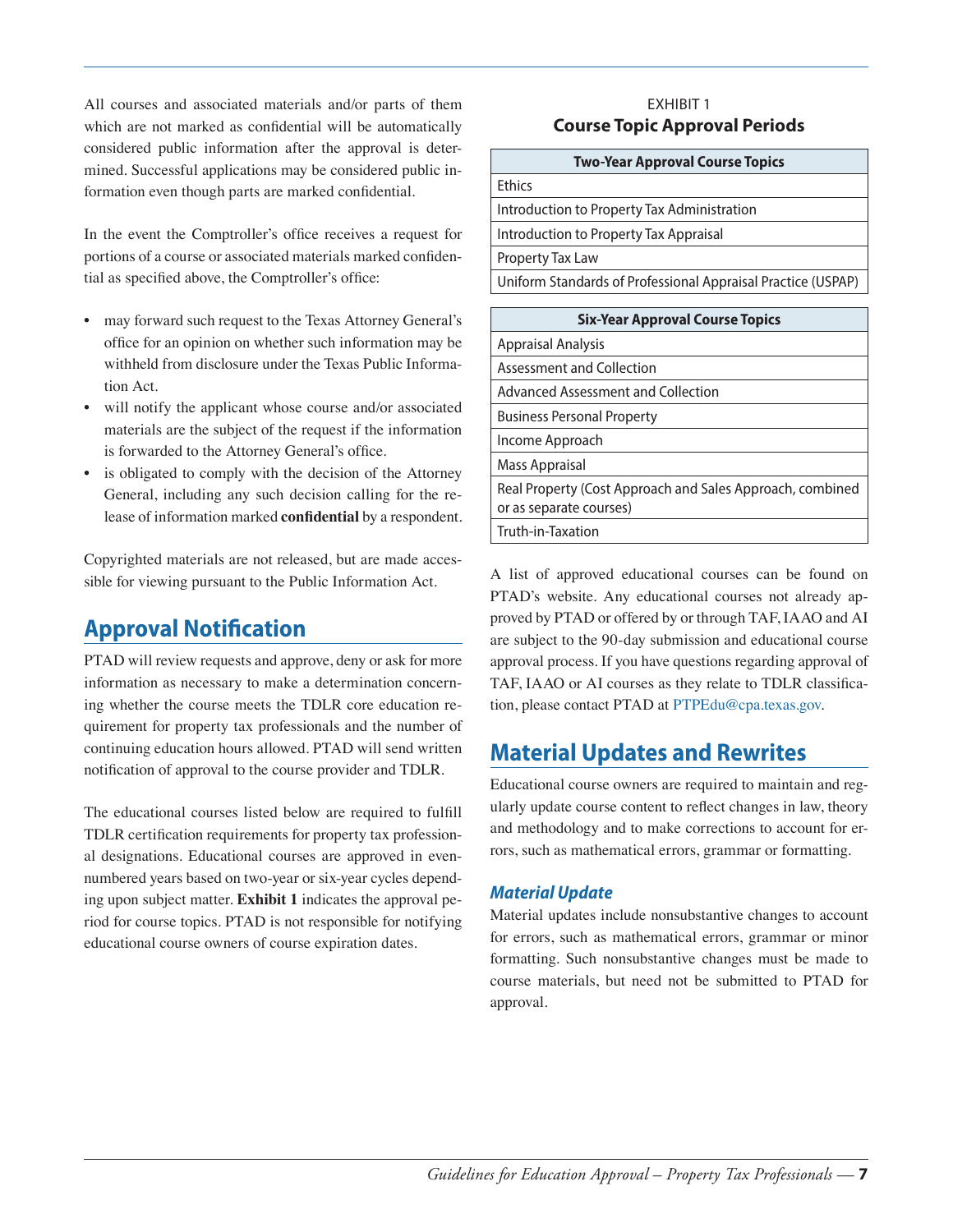#### <span id="page-11-0"></span>*Material Rewrite*

Material rewrites include substantive changes due to changes in law theory and methodology or substantially revised by changing the layout, formatting, curriculum, activities, examples, work problems or examinations. Material rewrites include changes due to newly passed legislation or newly published editions of texts on which an educational course is based.

Material rewrites require PTAD approval. Educational course owners are required to identify and explain any revisions to educational course materials submitted to PTAD, using Microsoft Word track changes or another method that allows easy identification.

Educational course owners are required to provide a supplemental instructor guide for use until the new course materials are approved.

## **Course Approval Withdrawal**

PTAD retains the right to withdraw approval of any educational course upon a finding that certain conditions or circumstances exist regarding the course. They include, but may not be limited to, one or more of the following conditions or circumstances.

- Educational course material contained outdated laws, practices, theories or methodology.
- The educational course owner submitted false or misleading information during the application process.
- The educational course taught was different than that for which approval was received.
- The educational course owner misrepresented approval of a course.
- The educational course owner failed to notify PTAD that proprietary rights were sold to a new course owner.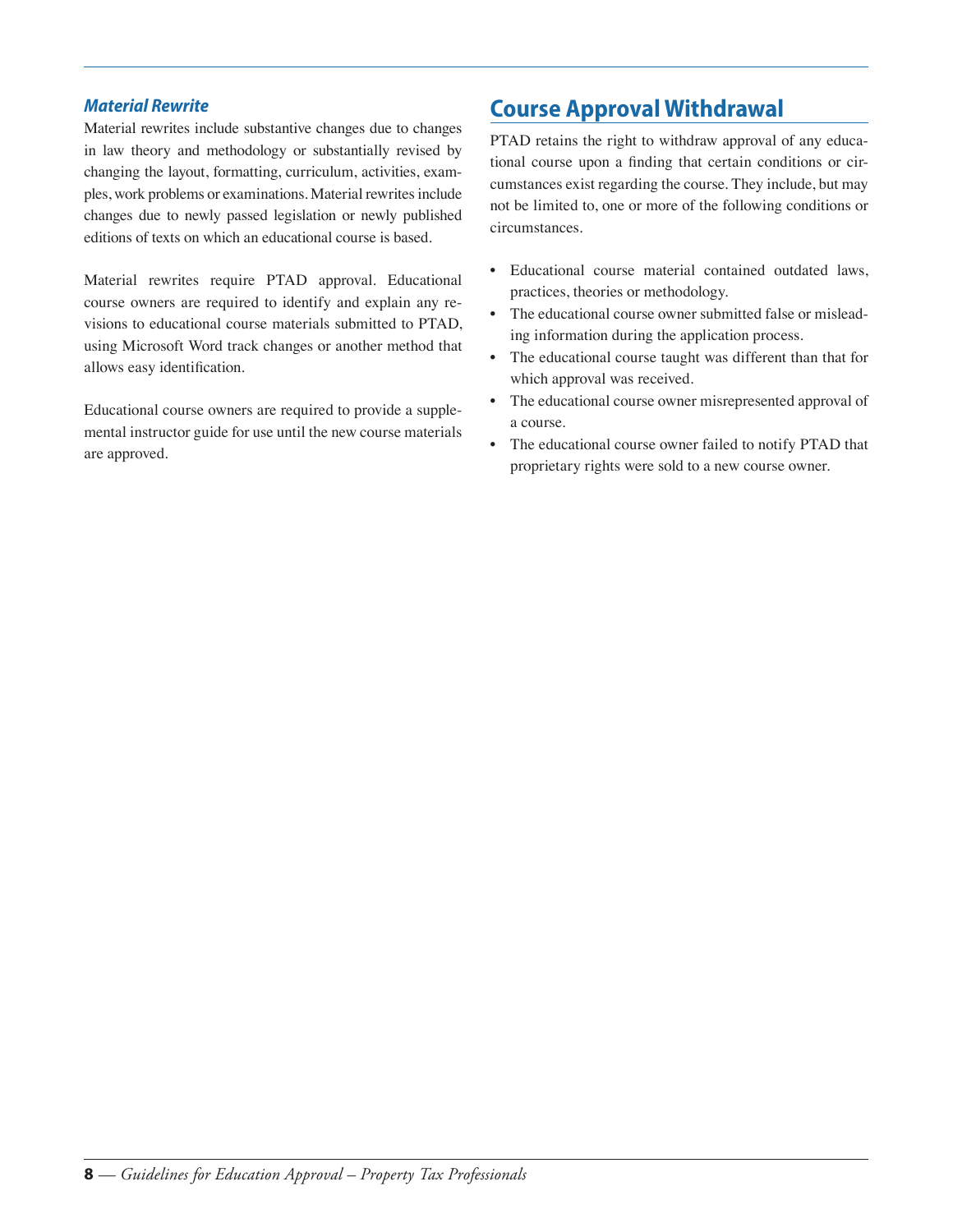## <span id="page-12-0"></span>Instructor Approval

PTAD approved courses for TDLR core education must be taught by instructors approved to teach the subject. Persons seeking approval to instruct TDLR core educational courses must submit 50-788, *[Application for Educational Course In](comptroller.texas.gov/forms/50-788.pdf)[structor](comptroller.texas.gov/forms/50-788.pdf)*, together with supporting documentation indicating all of the professional and training requirements have been met. A core educational course taught by an individual who is not an approved instructor may not be valid for certification credit.

PTAD will review applications and will approve, deny or ask for more information as necessary to make a determination concerning application approval.

Instructor approval is based on topic. Please see the list of approved educational course instructors indicating topics allowed for each approved instructor on the Comptroller's website.

## **Minimum Professional Qualifications**

Applicants seeking to serve as an instructor for core educational courses for property tax professionals seeking certification with TDLR must hold one of the required professional credentials and satisfy the professional experience requirements.

#### *Professional Credentials*

An instructor applicant must have achieved one of the following professional designations or be an employee of a law firm who reports to a licensed attorney and is specifically involved with instruction and education for property tax professionals.

- Registered Professional Appraiser (RPA)
- Registered Texas Assessor-Collector (RTA)
- Registered Texas Collector (RTC)
- Members of the Appraisal Institute (MAI)
- Senior Residential Appraiser (SRA)
- Senior Real Property Appraiser (SRPA)
- Assessment Administration Specialist (AAS)
- Certified Assessment Evaluator (CAE)
- Cadastral Mapping Specialist (CMS)
- Personal Property Specialist (PPS)
- Residential Evaluation Specialist (RES)
- Certified General Real Estate Appraiser
- Certified Residential Real Estate Appraiser
- State Licensed Real Estate Appraiser
- Doctor of Jurisprudence (JD)

Only a person with a Doctor of Jurisprudence degree may teach a property tax law course. A qualified applicant has attained a Doctor of Jurisprudence; has 3 years of experience practicing property tax law as a licensed attorney; and is currently involved in the practice or administration of property tax law. Applicants meeting these qualifications are exempt from the training instructor requirements.

Instructors who are retired attorneys are eligible to retain approved instructor status, but must complete the required eight hours of professional development every four years and take a state-required laws and rules update for each legislative session. Instructors will be permitted to teach courses pending completion of these requirements.

Instructors who achieved RPA, RTA or RTC designations, but are no longer designated due to employment changes are eligible to retain approved instructor status. In order to maintain instructor status, the instructor must complete the required eight hours of instructor professional development and maintain the same level of continuing education required by TDLR for designees. Instructors will be permitted to teach courses pending completion of these requirements.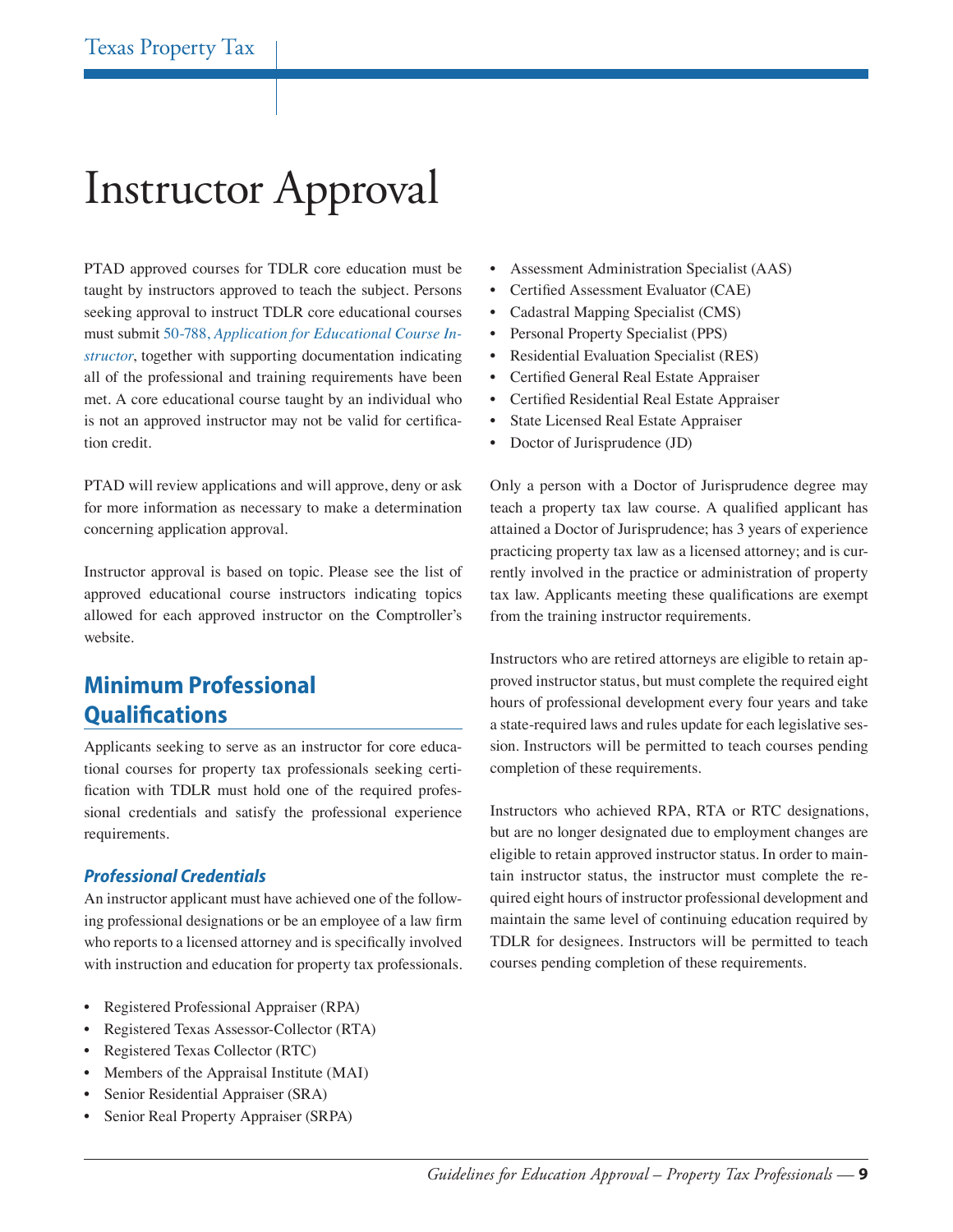#### <span id="page-13-0"></span>*Professional Experience*

An applicant must satisfy **one or more** of the following four education and experience requirements.

- 1. A bachelor's degree or higher degree in any field and three years of experience directly related to the subject matter to be taught.
- 2. Three years of experience teaching property tax appraisal, assessment or collection courses that meet at least one of the following criteria (distance education cannot be used as teaching experience):
	- Approved by Board of Tax Professional Examiners (BTPE) and preapproved by PTAD; approved by PTAD on or after Jan. 1, 2011; or a combination of the two for a total of three years of experience;
	- Approved by the Appraisal Institute, The Appraisal Foundation or International Association of Assessing Officers; or
	- Taught through an accredited college or university.
- 3. Five years of property tax appraisal, assessment or collection work experience related to the subject matter to be taught.

[One year of property tax appraisal, assessment or collection experience. A year of experience for this qualification is defined as a calendar year in which the individual spent more than 50 percent of his or her professional time appraising, assessing or collecting taxes on real property, personal property or business property for an appraisal district or tax office and derived a significant portion of his or her income from performing these duties.]

4. Certification as an instructor by The Appraisal Foundation, International Association of Assessing Officers or the Appraisal Institute.

### **Instructor Training Requirements**

Applicants must meet the following instructor training requirements in addition to the minimum qualifications described above.

- 1. **An applicant must successfully complete an instructor training course.**
	- Proof must be provided to PTAD.
	- The instructor training course requirement is waived for currently approved instructors applying to teach a course not previously taught.
- 2. **An applicant must have taught the course in the prior four years or taken a course on the subject matter to be taught, as well as pass the examination for that course, within the prior five years.**
	- Proof must be provided to PTAD.
	- Prior year periods are from date of application.
	- The course and examination must be completed and passed before the 25 percent co-teaching requirement.
	- Acceptance of equivalent courses to meet instructor requirements is at the discretion of the PTAD Director.
- 3. **An applicant must teach his or her first course with an approved instructor and teach approximately 25 percent of the course, excluding the last 25 percent of the course.**
	- The trainee must attend the entire course.
	- PTAD will not reimburse expenses for travel or course registration associated with meeting this requirement.
	- The instructor will evaluate the applicant on his or her performance during the training assignment, provide feedback for the trainee on PTAD's [Form 50-798,](comptroller.texas.gov/forms/50-798.pdf)  *[Trainee Instructor Feedback Form](comptroller.texas.gov/forms/50-798.pdf)*, and submit the form to PTAD.

## **Application Submission**

Submit an application for instructor approval using [Form 50-](comptroller.texas.gov/forms/50-788.pdf) 788, *[Application for Educational Course Instructor](comptroller.texas.gov/forms/50-788.pdf)*, together with the following supporting documentation:

- Resume indicating experience
- Proof of degree, if appropriate
- Proof of teaching or taking the course in the specified time frame
- Proof of attending an instructor training program
- Form 50-798, *[Trainee Instructor Feedback Form](comptroller.texas.gov/forms/50-798.pdf)*

Applicants have one year from the date of application to furnish documentation indicating completion of all requirements. If proof of meeting these requirements is not received within one year of application date, the application will be closed. Applicants are eligible to submit new applications in the future if approval is still sought.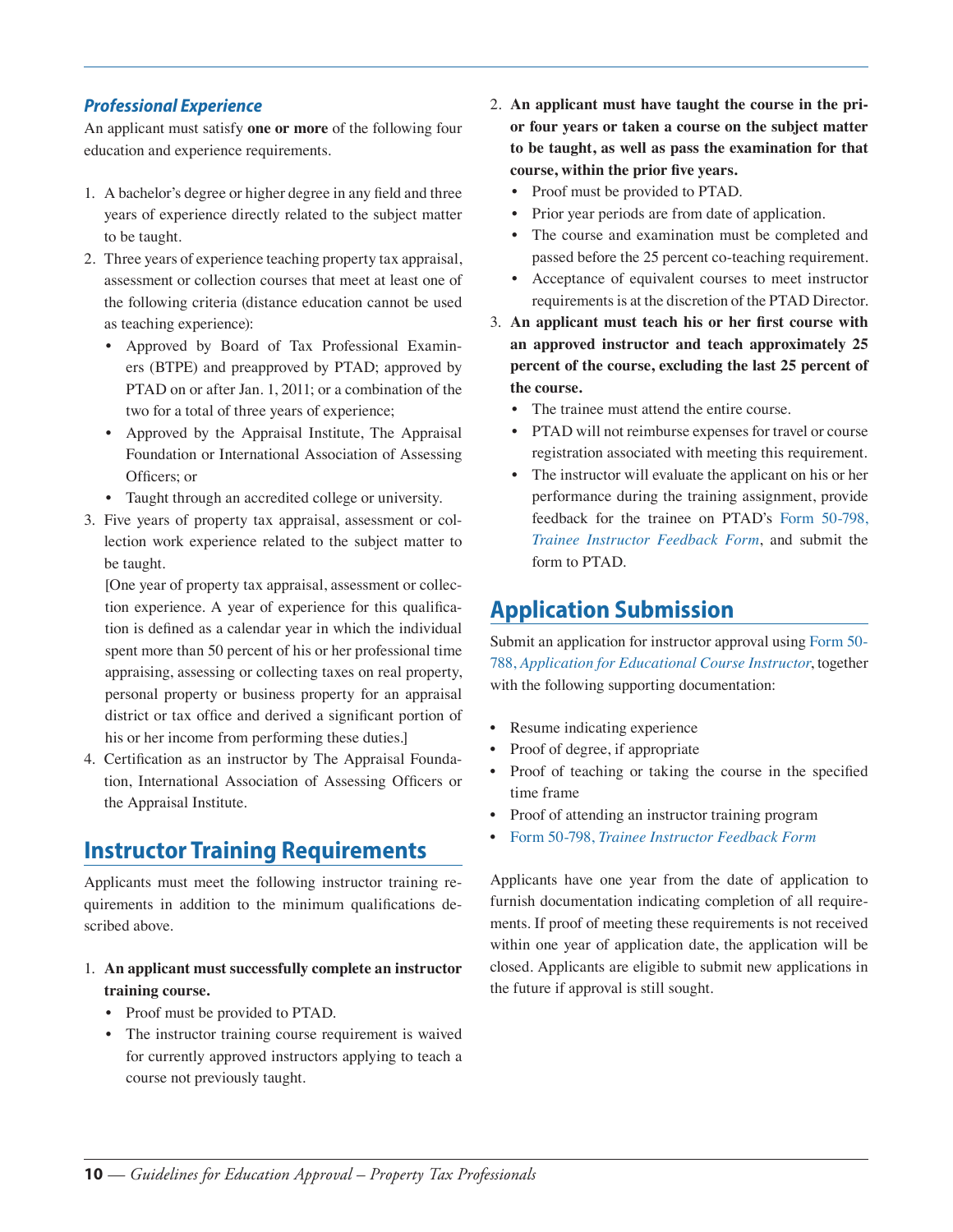## <span id="page-14-0"></span>**Applicant Notification**

PTAD will send approved applicants notification of approval and certificates to teach for each approved course topic. A list of approved instructors can be found on PTAD's website.

Instructor approval is valid for four years.

## **Additional Course Approval**

An approved instructor may apply to teach a course within his or her professional license or designation which the instructor has not taught in the prior four-year period or taken and passed the examination in the prior five-year period if the instructor:

- demonstrates mastery of instruction by receiving an overall score of 90 percent or better from student evaluations;
- demonstrates mastery of subject content by passing the examination for the course in which they are applying to teach with an overall score of 90 percent or better, proctored by an approved instructor; and
- is currently an approved instructor and was an approved instructor for the prior four-year period.

An approved instructor may apply to teach a course outside of his or her professional license or designation by taking the course, passing the examination, and sending the course certificate to PTAD by email requesting to add the course.

- Instructor training is only required to be taken one time and is not required for approval to instruct additional courses.
- Instructors are not required to co-teach 25 percent of a course with an approved instructor, unless the instructor is applying to teach a course outside of his or her professional license or designation (e.g., a person with an RPA designation who wants to teach a tax collection course).
- All courses for an instructor are assigned the same renewal date regardless of when they are added as approved topics.

## **Maintaining Instructor Status**

Instructors must comply with any and all property tax-related statutes, laws, opinions and administrative rules, including the Tax Code, Administrative Code, Occupations Code, Local Government Code, Government Code, Penal Code, Comptroller rules and TDLR rules (specifically Texas Administrative Code Section 94.100, Code of Ethics) or other applicable professional ethics policies or standards for licensure or designation.

Regular instructors are required to assist in training and evaluating instructor applicants. This includes allowing an applicant to teach 25 percent of a course the approved instructor is teaching, providing feedback for the trainee instructor on PTAD's Form 50-798, *[Trainee Instructor Feedback](comptroller.texas.gov/forms/50-798.pdf) Form* [\(PDF\)](comptroller.texas.gov/forms/50-798.pdf) and submitting the form to PTAD.

Continuing education credit determinations for instructing courses must be made by TDLR.

#### *Conduct*

During teaching assignments and related activities, instructors must conduct themselves with integrity. They should maintain an appropriate professional relationship with students, both in and outside of the classroom. Harassment or other discriminatory behavior directed toward any person is expressly prohibited. Instructors are obligated to refrain from such behavior and are required to discourage others from such behavior occurring in the classroom.

#### *Professional Designation*

Instructors must maintain their professional licenses or designations and attain the continuing education required by the TDLR. If an instructor fails to maintain his or her professional license or designation, instructor approval expires at the time that the license or designation expires.

Instructors who no longer have a professional designation due to employment changes are eligible to reapply at their fouryear expiration date, but are required to first take

- eight hours of instructor professional development;
- a Texas property tax laws and rules update course; and
- two hours of ethics.

Instructors must maintain the same level of continuing education required by TDLR for designees.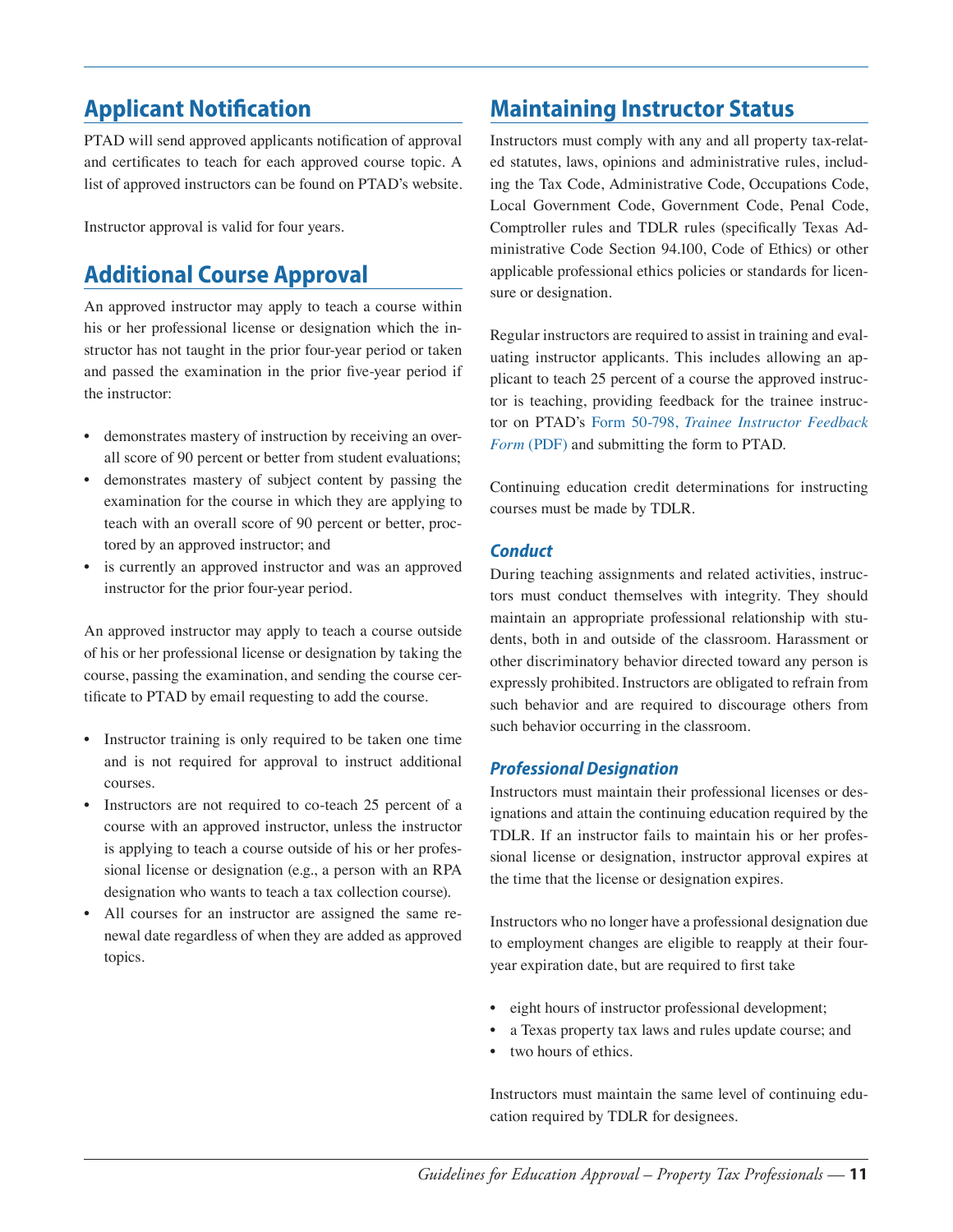#### <span id="page-15-0"></span>*Professional Development Requirement*

To be eligible for renewal, instructors must complete eight hours of professional development during each four-year approval period. Professional development is instructor continuing education falling within one of four categories:

- 1. presentations and public speaking;
- 2. instruction technology;
- 3. development of courses, curricula, and teaching styles; and
- 4. how to teach people with different learning styles.

Instructors must take at least two hours of professional development in each category. Additional hours earned in any category may not be carried over to the next approval period.

## **Evaluations and Feedback**

All instructors are evaluated by students through surveys at the end of each course taught. A compilation of the feedback is sent to the instructor. Educational course sponsors are responsible for returning the completed [Form 50-799,](comptroller.texas.gov/forms/50-799.pdf) *Instruc[tor Observation and Evaluation Forms](comptroller.texas.gov/forms/50-799.pdf)* (PDF) to PTAD. In the absence of a sponsor, the instructor is responsible for returning the forms. PTAD will use information from student evaluations to determine instructor approval during the reapproval process. Instructors must also receive a 70 percent overall positive student response from student evaluations.

Any negative survey comments or complaints will be separately evaluated and addressed with the instructor if determined to have any merit. Complaint evaluations may include requests for written or oral responses to complainants, telephone interviews with complainant and/or other course participants, class audits and instructor responses. PTAD may seek industry comment toward final resolutions.

PTAD will randomly select instructors and/or classes to audit instructor performance at its discretion.

## **Reapplication**

Instructor approval is valid for four years. At which time, instructors are required to submit [Form 50-800,](http://comptroller.texas.gov/forms/50-798.pdf) *Reapplication [for Educational Course Instructor](http://comptroller.texas.gov/forms/50-798.pdf)*, indicating the courses which they desire to continue to teach and the dates taught within the prior four-year approval period together with supporting documentation.

An instructor applying for continued approval as an educational course instructor for property tax professionals must satisfy the following criteria.

- The instructor must hold a qualifying professional license or designation in good standing.
- All continuing education requirements for the professional license or designation must have been met.
- The requested course topic must have been taught in the previous four-year period.
- The instructor must have watched Comptroller's video, [Educational Course Instructor Responsibilities,](https://comptroller.texas.gov/taxes/property-tax/video/instructor-training/story.html) within 90 days of reapplication submission.
- The required professional development must have been taken in the previous four-year approval period.
- The instructor must have received an overall score of 70 percent or better from student evaluations.

Approval automatically expires for topics not taught within the prior four-year approval period. Instructors may, however, take the course, pass the exam, and submit the certificate requesting that the topic be added for approval.

PTAD uses evaluations received for instructors during the expiring approval period to verify courses taught.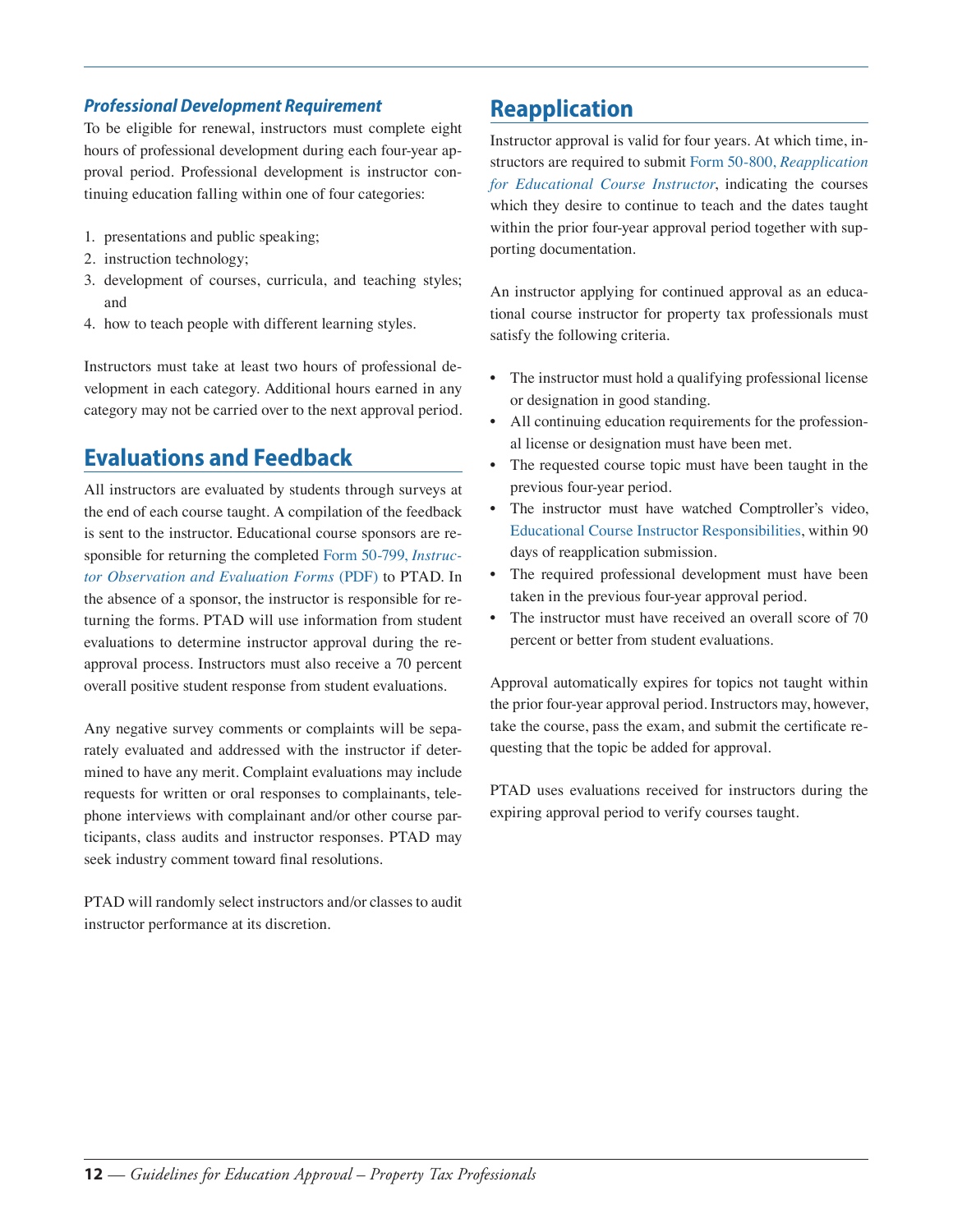## <span id="page-16-0"></span>Certification Examinations

The Comptroller's office is required to approve content of certification examinations for property tax professionals (Occupations Code Section 1151.1015). Accordingly, the Comptroller's office has approved the following examinations administered by TDLR:

- Appraiser Level III;
- Registered Professional Appraiser (RPA);
- Registered Texas Assessor-Collector (RTA); and
- Registered Texas Collector (RTC).

For more information about examinations, please contact TDLR at [ce@tdlr.texas.gov.](mailto:ce%40tdlr.texas.gov?subject=)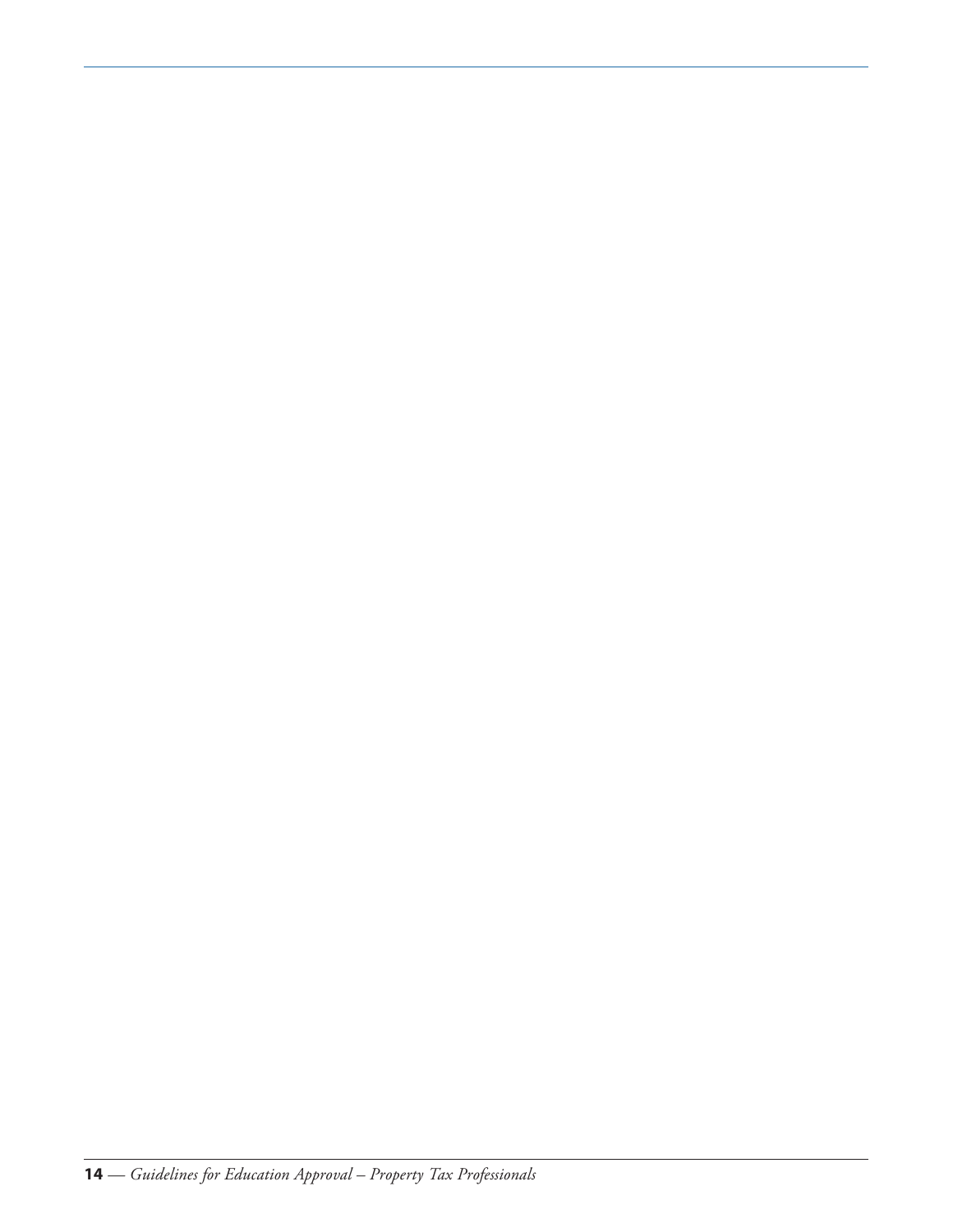## <span id="page-18-0"></span>Definitions

**Appraisal standards and methodology**–the appraisal standards and methodology category might include programs related to property appraisal, IAAO standards, the Comptroller's Property Value Study, the Comptroller's Methods and Assistance Program, ratio studies, protest and appeals or arbitration.

**Continuing education credit**–refers to hours awarded to educational courses that are creditable toward renewal of TDLR certification.

**Continuing education program** – refers to short-term workshops, forums, seminars or other presentations that last no more than two days and are taken for continuing education credit. Continuing education programs are not a regular requirement for TDLR certification purposes. Conference programs are considered continuing education programs even if more than two days in days in duration.

**Course activities, examples or case studies**–course specific materials used to demonstrate learning objectives.

**Course outline**–an outline of the course materials.

**Course overview or description**–a clear description of the content of the course.

**Course ownership policies**–policies indicating proprietary ownership of an educational course or sponsorship rights granted from the proprietary owner.

**Course quizzes or examinations**–clearly written quizzes or examinations intended to test student knowledge on course materials, together with quiz or examination keys.

**Customer service**–Customer service programs are defined as programs designed to enhance services to and improve relationships with the public. This typically does not include professional development or internal communication among staff members, but would include communication development with customers.

**Educational course**–refers to courses required for initial classification and/or certification in accordance with TDLR's classification system for property tax professional registrants and courses greater than two days in duration for which continuing education credit may be obtained.

**Educational course approval period**–educational courses are approved for four years from the date of approval by PTAD.

**Educational course owner**–refers to any school, organization, person or other entity that owns the proprietary rights to a course. Educational course owners may have developed their own materials or may have purchased the proprietary rights to course materials. Educational course owners are responsible for the actions of any secondary providers which use PTAD approved educational material.

**Ethics-general**–General ethics programs include any programs related to ethics generally, including, but not limited to those pertaining to TDLR rules.

**Ethics-chief appraiser**–Chief appraiser ethics programs are specific to programs that include the importance of maintaining the independence of an appraisal office from political pressure.

**Instructor materials**–any materials for an instructor that students do not receive, including but not limited to, specific learning activities for students (at least one per section) and references and cross-references to examples and workbook questions at the appropriate place in the outline with discussion of the answers, presentation slides and keys for grading examinations.

**Instructor training**–is a course or program designed to teach someone how to provide instruction.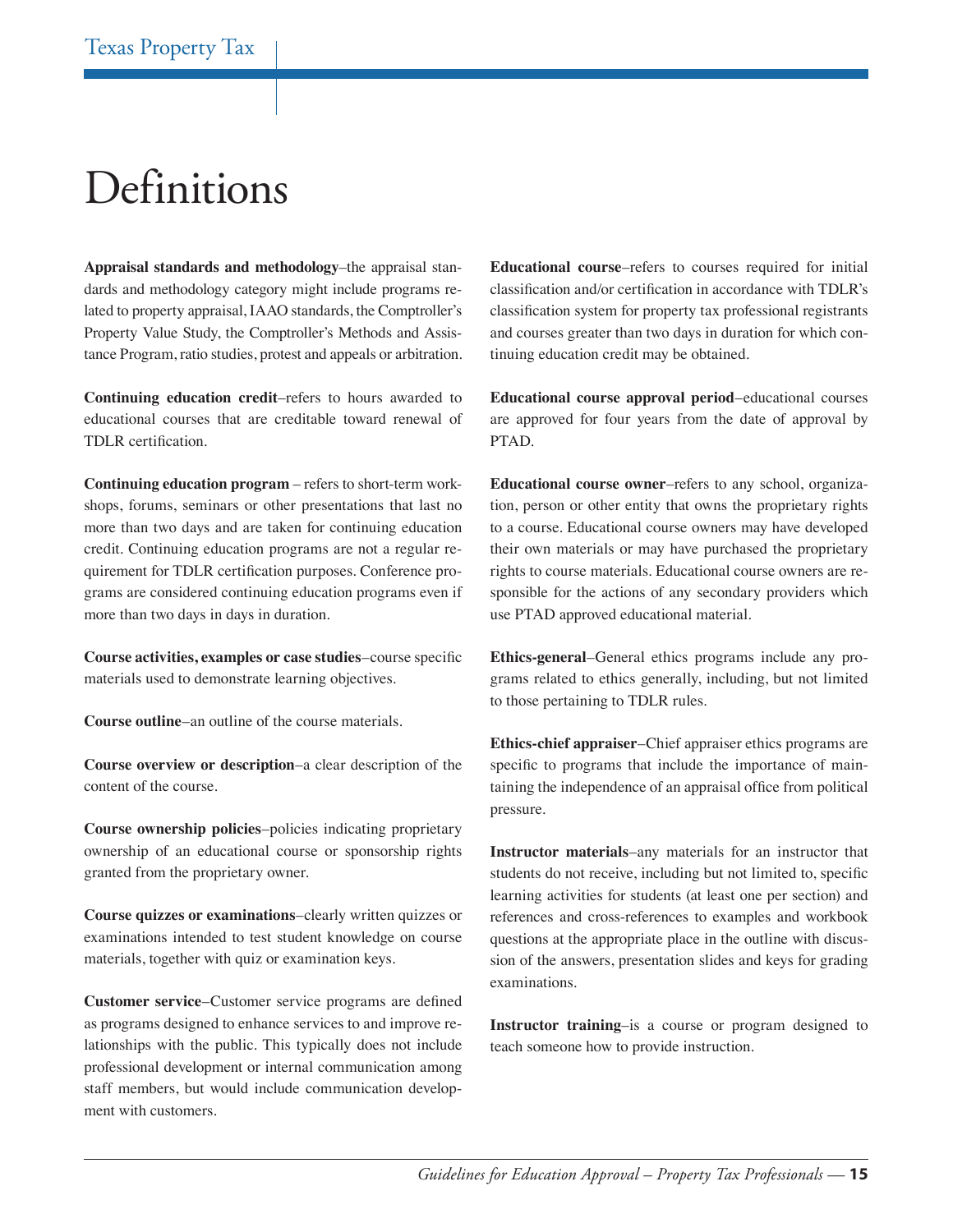**Instructor professional development–**continuing education falling within one of four categories: (1) presentations and public speaking; (2) instruction technology; (3) development of courses, curricula, and teaching styles; and (4) how to teach people with different learning styles.

**Instructor qualifications**–a list of minimum qualifications for someone to teach the course.

**Laws and rules**–Laws and rules programs may deal with any statutory laws, administrative agency rules or general legislative updates.

**Learning objectives**–the specific, measurable, attainable and relevant knowledge or skills students are expected to acquire by completing the course.

**Material update**–when material has been changed or modernized to reflect more current procedures or value estimates or corrected to account for errors, such as mathematical errors, grammar or formatting. Materials containing new activities, examples, work problems or other substantial changes are considered rewrites.

**Material rewrite**–when material has been substantially changed due to changes in law, standards or methodology and when materials have been substantially revised by changing the layout or curriculum or by adding activities, examples and work problems. Material rewrites include changes due to newly passed legislation or newly published editions of texts on which an educational course is based.

**Non-substantive revisions** – revisions to materials to correct errors, such as mathematical errors, grammar or formatting. Significant formatting or course design changes may a constitute substantive revision.

**Presentation ready**–final educational course version that is free of substantive errors.

**Reference materials**–copies of or electronic links to statutes, laws, rules or standards being taught.

**Sponsor**–a school, organization, person or other entity that purchases the rights to (but not proprietary rights) or otherwise lawfully acquires PTAD-approved material from an educational course owner. The sponsor may independently conduct a course using such acquired educational course materials subject to these policies and procedures.

**State-required laws and rules update**–The state-required laws and rules update is based on legislation passed every two years; is a specific requirement for TDLR certification renewal; and has specific continuing education approval requirements. It does not include general legislative updates, which qualify under the laws and rules category. The requirements for the state-required laws and rules update program are determined biennially by the Comptroller's office and TDLR at the end of each Texas legislative session.

**Substantive errors**–may include, but are not limited to: incorrect definitions, poorly worded explanations, references, techniques and/or application of techniques or any error which impacts the learning objectives of the educational course. An educational course may be considered to have substantive errors if it contains a series of errors which might not be considered significant individually, but in the aggregate affects the overall quality of the educational course material. Substantive errors result in an educational course not being presentation ready.

**Substantive revisions** – revisions to correct any error that impacts the learning objectives of the course or the overall quality of the educational course materials; to reflect changes in law, standards or methodology; to reflect newly published information in underlying resource materials; to change the curriculum or add activities, examples and work problems; or to make significant changes to the layout, format or design of course materials.

**Tax assessment and collection**–the tax assessment and collection category might include programs related to truth-intaxation, assessment office functions, tax bills or tax collection functions.

**Timed agenda**–an outline that indicates the recommended time spent on each course objective, activity or examination.

**Uniform Standards of Professional Appraisal Practice**– USPAP programs include programs specifically covering USPAP and its applicability to property tax appraisal.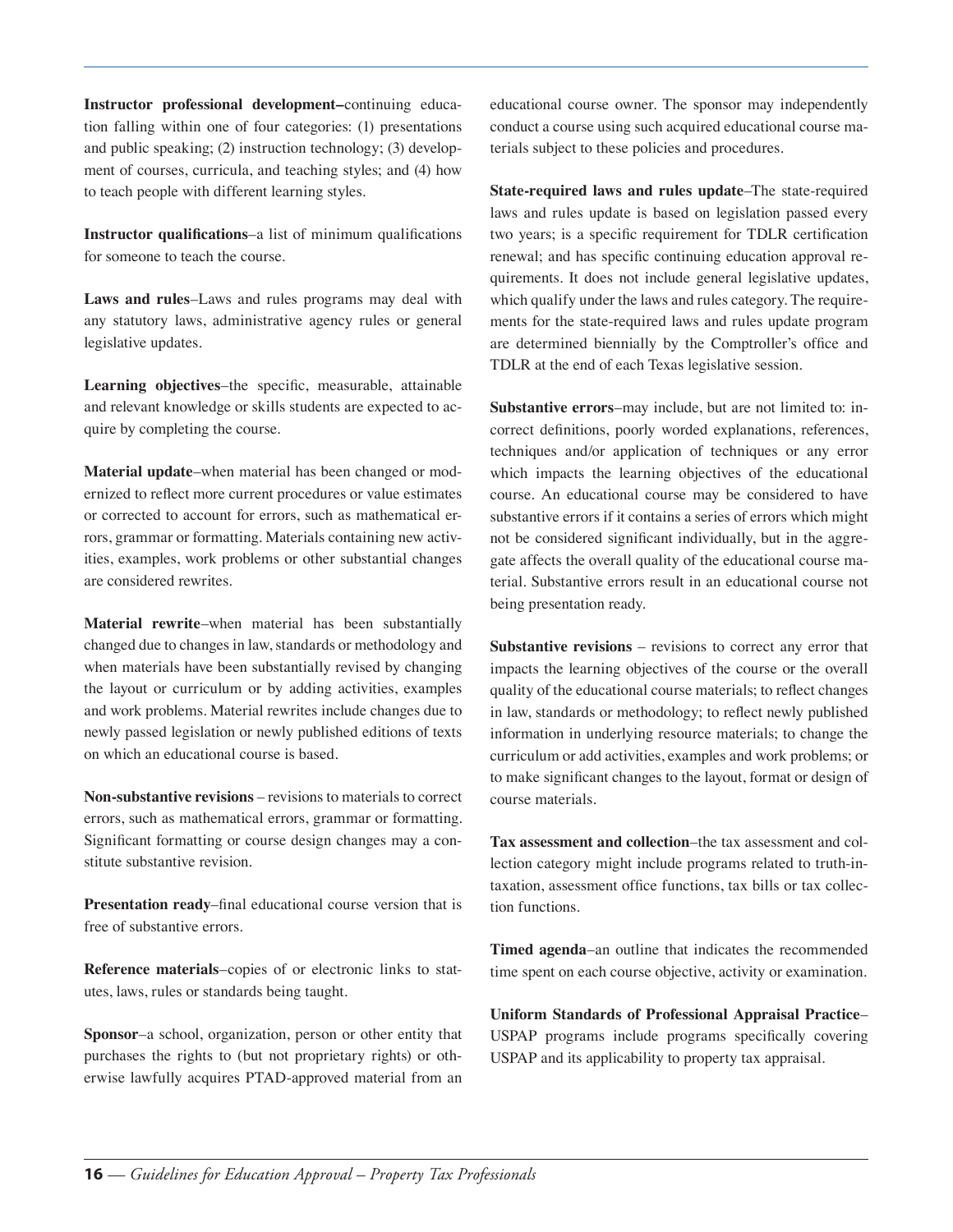## <span id="page-20-0"></span>Appendix A Checklist for Submission of Educational Course Materials

| <b>Activity</b>                                                                                                                                                                                                                      | <b>Check When</b><br><b>Complete</b> |
|--------------------------------------------------------------------------------------------------------------------------------------------------------------------------------------------------------------------------------------|--------------------------------------|
| Course is presentation ready.                                                                                                                                                                                                        |                                      |
| Course must be ready for presentation when submitted for approval. Notes, drafts and research<br>pertaining to a course will not be accepted in lieu of presentation and materials, but can be<br>submitted as additional materials. |                                      |
| Course is submitted in electronic format.                                                                                                                                                                                            |                                      |
| This submission method is required.                                                                                                                                                                                                  |                                      |
| Request includes method of course delivery and proposed delivery dates.                                                                                                                                                              |                                      |
| Methods of delivery include classroom, online or self-study.                                                                                                                                                                         |                                      |
| Request includes number of continuing education credit hours and for which category<br>sought.                                                                                                                                       |                                      |
| The number of continuing education credit hours sought might be different than the actual course<br>hours.                                                                                                                           |                                      |
| Request is submitted with full materials, not just an overview. The following materials<br>represent minimum submission requirements:                                                                                                |                                      |
| · entire presentation-ready course                                                                                                                                                                                                   |                                      |
| • timed agenda                                                                                                                                                                                                                       |                                      |
| • learning objectives                                                                                                                                                                                                                |                                      |
| • course overview or description                                                                                                                                                                                                     |                                      |
| • course outline                                                                                                                                                                                                                     |                                      |
| • course review                                                                                                                                                                                                                      |                                      |
| • copies of or electronic links to statutes, laws, rules or standards being taught                                                                                                                                                   |                                      |
| • course activities, examples or case studies                                                                                                                                                                                        |                                      |
| • course quizzes and examinations                                                                                                                                                                                                    |                                      |
| • instructor qualifications                                                                                                                                                                                                          |                                      |
| • instructor materials                                                                                                                                                                                                               |                                      |
| • course ownership policies                                                                                                                                                                                                          |                                      |
| Requestor name and contact information.                                                                                                                                                                                              |                                      |
| Requestor's name and contact information must be provided for questions, requests or additional<br>information and determination of approval process.                                                                                |                                      |